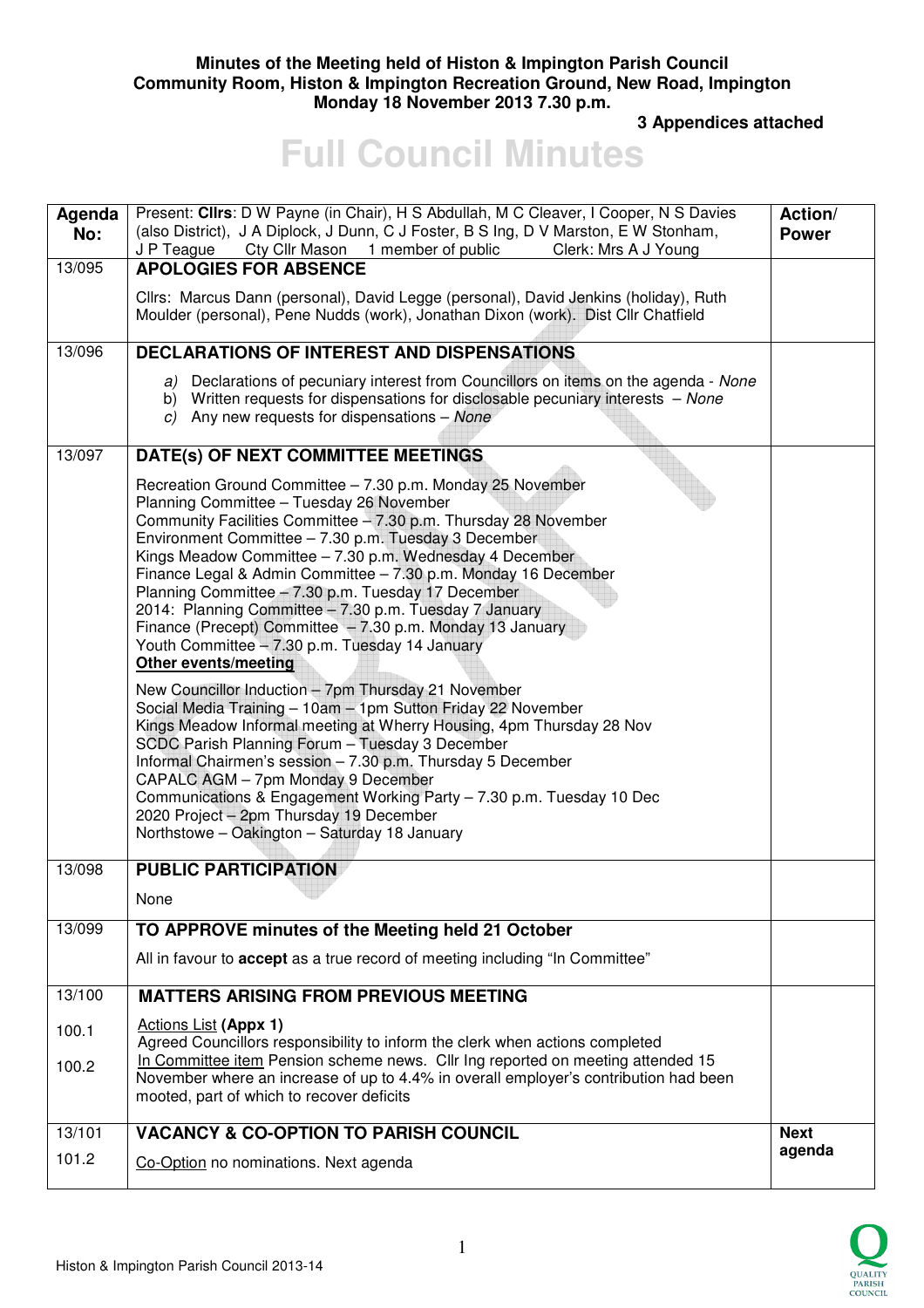| 101.3          | To Fill Vacancies:<br><b>Environment Committee no nomination</b><br>Youth Committee no nomination                                                                                                                                                                                                                                                                                                                                                                                                                                                                                                                                                                                                                                                                                                                                                                                                                                                                                                                                                                                                                                                                                                                                                                                                                                                                                                                                                                                                                                                                                         |                   |
|----------------|-------------------------------------------------------------------------------------------------------------------------------------------------------------------------------------------------------------------------------------------------------------------------------------------------------------------------------------------------------------------------------------------------------------------------------------------------------------------------------------------------------------------------------------------------------------------------------------------------------------------------------------------------------------------------------------------------------------------------------------------------------------------------------------------------------------------------------------------------------------------------------------------------------------------------------------------------------------------------------------------------------------------------------------------------------------------------------------------------------------------------------------------------------------------------------------------------------------------------------------------------------------------------------------------------------------------------------------------------------------------------------------------------------------------------------------------------------------------------------------------------------------------------------------------------------------------------------------------|-------------------|
|                |                                                                                                                                                                                                                                                                                                                                                                                                                                                                                                                                                                                                                                                                                                                                                                                                                                                                                                                                                                                                                                                                                                                                                                                                                                                                                                                                                                                                                                                                                                                                                                                           |                   |
| 13/102         | <b>TO RECEIVE REPORTS</b>                                                                                                                                                                                                                                                                                                                                                                                                                                                                                                                                                                                                                                                                                                                                                                                                                                                                                                                                                                                                                                                                                                                                                                                                                                                                                                                                                                                                                                                                                                                                                                 |                   |
| 102.1          | County Clirs and District Councillors Reports: County Council written report accepted<br>from Cty Cllr Jenkins covering: Cabinet; Economy Transport & Environmental Services;<br>Kings Meadow Bus Service; Balfour Beatty issues; Probation Service Foul Water drainage<br>issues. Cllr Mason updated on: Cabinet Cllrs Jenkins and Mason had attended and spoken<br>on Guided Bus. Challenge made on limited Inquiry held. Cabinet decided to appoint an<br>independent person to enquire into the contract. Cllr Mason raised issues over access to<br>information and would meet Guided Bus team member to discuss 20 November; Regional<br>Flood & Coastal Committee meeting called to discuss schemes in central region. Meeting<br>w/c 9 November held to evaluate schemes in the programme and draw up a priority list.<br>Histon & Impington surface water drainage scheme now removed and will be re-submitted<br>next year. Local information to be gathered in that time; <b>Environment Agency data</b> - Cllr<br>Mason will continue to push for access to the information by Parish Councils; County<br>Council new Constitution to be set December 2013 to operate from May 2014. Return to a<br>Committee system proposed. Increased responsibility for health relevant; Sec 106 Darwin<br>Green proposals not yet agreed by developers. Downstream effects need to be<br>investigated<br>District Council written report accepted from Dist Cllr Davies. Additional discussion on:<br>Presentation on new Rental Scheme attended; iPad provision; Air Quality Management |                   |
| 102.2          | scheme - request for Dist Cllrs to investigate position for Lone Tree Avenue residents<br>Clerks Report provided to all and accepted (Appx 2 Pg 1) provided to all and accepted                                                                                                                                                                                                                                                                                                                                                                                                                                                                                                                                                                                                                                                                                                                                                                                                                                                                                                                                                                                                                                                                                                                                                                                                                                                                                                                                                                                                           | <b>Dist Cllrs</b> |
| 102.3          | No questions<br>Chairman's Report provided to all and accepted (Appx 3). No questions. Noted that<br>meeting with Hain Daniel was not a detailed discussion, but in generic terms only                                                                                                                                                                                                                                                                                                                                                                                                                                                                                                                                                                                                                                                                                                                                                                                                                                                                                                                                                                                                                                                                                                                                                                                                                                                                                                                                                                                                    |                   |
| 102.4          | Community Facilities Committee Cllr Davies reported on:<br>Useful well attended public meeting, views openly expressed and willingness to<br>alleviate concerns shown<br>Valuation reports awaited, next meeting 28 November<br>$\bullet$                                                                                                                                                                                                                                                                                                                                                                                                                                                                                                                                                                                                                                                                                                                                                                                                                                                                                                                                                                                                                                                                                                                                                                                                                                                                                                                                                 |                   |
| 102.5          | Formal consultation via website planned - mandate required if impact on Council Tax<br>Kings Meadow Committee Next meeting (informal) 28 November. Next Committee 4                                                                                                                                                                                                                                                                                                                                                                                                                                                                                                                                                                                                                                                                                                                                                                                                                                                                                                                                                                                                                                                                                                                                                                                                                                                                                                                                                                                                                       |                   |
| 102.6          | December. Membership to be reviewed now Committee established<br>Youth Committee Next meeting 14 January 2014. Noted Councillor and co-optee<br>vacancies                                                                                                                                                                                                                                                                                                                                                                                                                                                                                                                                                                                                                                                                                                                                                                                                                                                                                                                                                                                                                                                                                                                                                                                                                                                                                                                                                                                                                                 |                   |
| 102.7          | Recreation Ground Committee Next meeting due 25 November. Cllr Davies reported on<br>Friends of the Rec 10K run, making £6,000 profit, and plans for the Flaming June Half<br>Marathon 1 June 2014                                                                                                                                                                                                                                                                                                                                                                                                                                                                                                                                                                                                                                                                                                                                                                                                                                                                                                                                                                                                                                                                                                                                                                                                                                                                                                                                                                                        |                   |
| 102.8<br>102.9 | Employment Committee Next meeting due 6 March 2014<br>Communication & Engagement Working Party first meeting held 6 November - detailed<br>notes to follow from Cllr Ing. Next meeting due 10 December                                                                                                                                                                                                                                                                                                                                                                                                                                                                                                                                                                                                                                                                                                                                                                                                                                                                                                                                                                                                                                                                                                                                                                                                                                                                                                                                                                                    | <b>BSI</b>        |
| 13/103         | TO ACCEPT COMMITTEE REPORTS note actions and agree                                                                                                                                                                                                                                                                                                                                                                                                                                                                                                                                                                                                                                                                                                                                                                                                                                                                                                                                                                                                                                                                                                                                                                                                                                                                                                                                                                                                                                                                                                                                        |                   |
| 103.1          | Planning Committee draft minutes 29 October and 12 November provided to all and<br>accepted, next meetings due 26 November, 17 December, 7 January 2014. SCDC<br>Planning Officer had been asked for a meeting re Bishops site, no progress to date                                                                                                                                                                                                                                                                                                                                                                                                                                                                                                                                                                                                                                                                                                                                                                                                                                                                                                                                                                                                                                                                                                                                                                                                                                                                                                                                       |                   |
| 103.2          | <b>Environment Committee draft minutes 22 October provided to all and accepted. Next</b><br>meeting due 3 December. Noted vacancy. Discussion on:<br>Public Art Working Party up-date. Artist now selected to produce a functional piece of<br>$\bullet$<br>art associated with the entrance to Homefield Park, meeting planned to discuss<br>engagement with the community<br>Christmas Lights 2013 update. Some £450 had been collected by Cllr Teague from<br>$\bullet$<br>businesses to date. Logistics problems encountered with lighting tree on north east<br>corner. A more modest approach therefore agreed, with a bigger Christmas tree,<br>curtain of lights outside Daisy Chain, additional lights across the Brook. Any unspent<br>funding to be carried forward to 2014 to look at trenching of power to tree on south<br>east corner to enable it to be lit up as a feature in future years                                                                                                                                                                                                                                                                                                                                                                                                                                                                                                                                                                                                                                                                               |                   |
| 103.3          | Highways draft minutes 14 November provided to all and accepted. Next meeting due 23<br>January. Up-date on:                                                                                                                                                                                                                                                                                                                                                                                                                                                                                                                                                                                                                                                                                                                                                                                                                                                                                                                                                                                                                                                                                                                                                                                                                                                                                                                                                                                                                                                                              |                   |

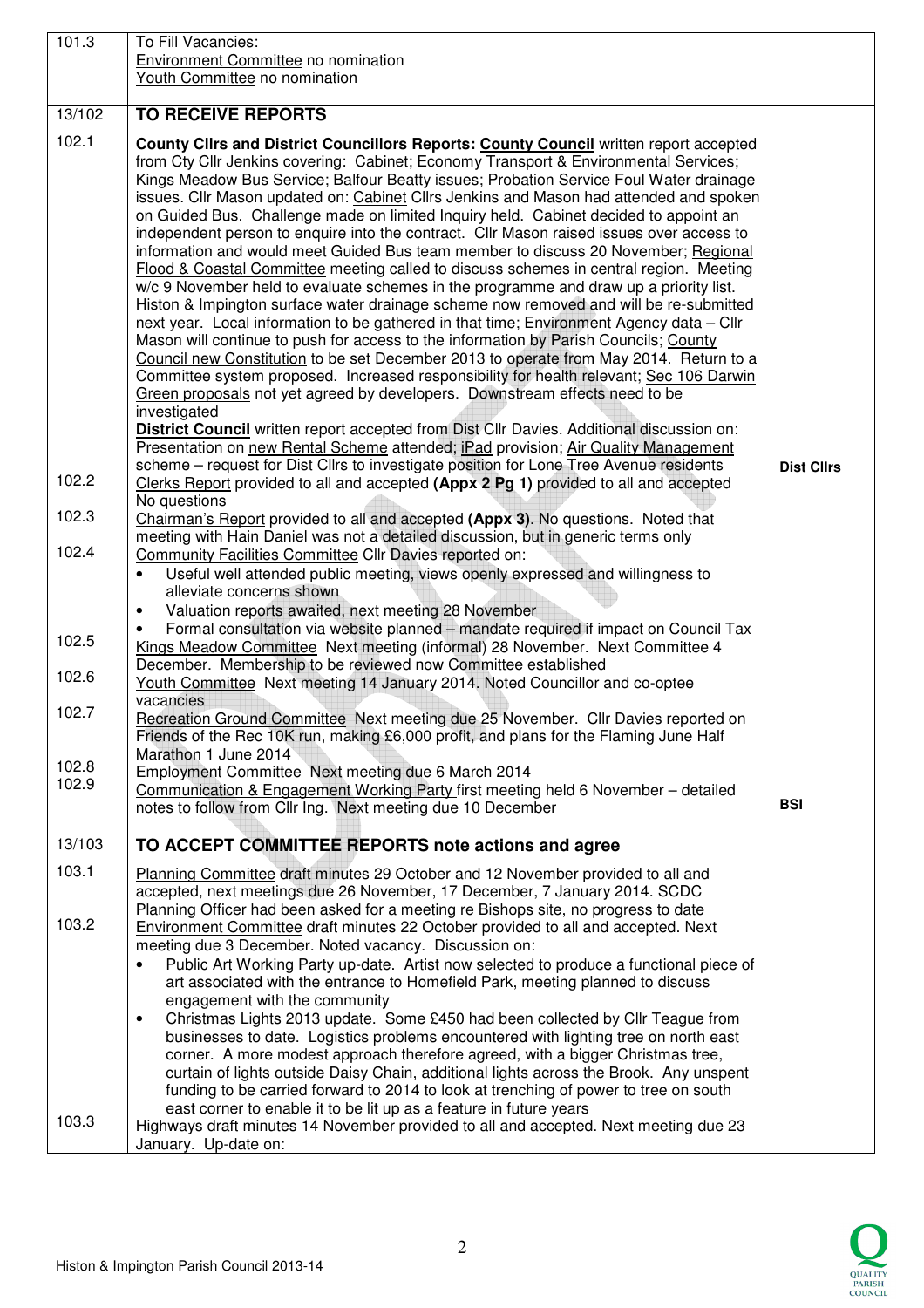|                | 30mph speed limit north of the Green. Scheme to start 21 November<br>$\bullet$<br>Speedwatch. Training session had been held at Garden Walk, further sessions<br>$\bullet$<br>planned. Resident being asked to identify streets and times via Twitter, Facebook.<br>Possibility of the use of existing traffic data raised<br>Noted Item 34.3: "Local Highways Improvement Initiative Submissions due by 9<br>$\bullet$<br>December. One submission per applicant. Agreed to<br>- Prepare submission for speed limit reduction at Gatehouse Road (60 to 40mph)<br>and Butt Lane (50 to 40 mph). Noted requirement to pay minimum of 10% towards<br>the work<br>- Prepare a submission to present to StAC for the Church to apply for one-way<br>system improvement to junction High Street/Park Lane.<br>Query on Parish Council's preferred application should StAC be unwilling to submit. 3 in<br>favour to continue with submission on speed limit, 2 against and 2 abstentions. Delegated<br>to Cllrs Jenkins and Legge to work with Clerk to prepare and submit speed limit application<br>and approach StAC re separate submission". Prop Cllr Abdullah, sec Cllr Marston, all in<br>favour to ratify this delegation<br>Drainage Working Party update. Further meeting due to be called, information<br>requested from County Council proving difficult to obtain |                              |
|----------------|---------------------------------------------------------------------------------------------------------------------------------------------------------------------------------------------------------------------------------------------------------------------------------------------------------------------------------------------------------------------------------------------------------------------------------------------------------------------------------------------------------------------------------------------------------------------------------------------------------------------------------------------------------------------------------------------------------------------------------------------------------------------------------------------------------------------------------------------------------------------------------------------------------------------------------------------------------------------------------------------------------------------------------------------------------------------------------------------------------------------------------------------------------------------------------------------------------------------------------------------------------------------------------------------------------------------------------------------------------------------------|------------------------------|
| 13/104         | TO RECEIVE Finance & Administration Report                                                                                                                                                                                                                                                                                                                                                                                                                                                                                                                                                                                                                                                                                                                                                                                                                                                                                                                                                                                                                                                                                                                                                                                                                                                                                                                                |                              |
| 104.1          | Delegated payment of accounts: noted for Parish Council/Recreation Ground accounts<br>(Appendix 2 Pgs 3 & 4). Proposed Cllr Teague, seconded Cllr Foster, to increase British<br>Legion payment from previously agreed £50 to £70, all in favour. Proposed Cllr Stonham,<br>sec Cllr Foster to accept as amended                                                                                                                                                                                                                                                                                                                                                                                                                                                                                                                                                                                                                                                                                                                                                                                                                                                                                                                                                                                                                                                          | Also S137<br><b>LGA 1972</b> |
| 104.2          | Approve payment of outstanding accounts due (Appendix 2 Pgs 3 & 4) Proposed Cllr<br>Stonham, seconded Cllr Foster all in favour to approve                                                                                                                                                                                                                                                                                                                                                                                                                                                                                                                                                                                                                                                                                                                                                                                                                                                                                                                                                                                                                                                                                                                                                                                                                                |                              |
| 104.3          | Amounts Paid In and Correspondence (Appendix 2 Pgs 3 & 4) Noted. Thank you letter<br>from StAC for grant received                                                                                                                                                                                                                                                                                                                                                                                                                                                                                                                                                                                                                                                                                                                                                                                                                                                                                                                                                                                                                                                                                                                                                                                                                                                         |                              |
| 104.4          | Receive Tax Base Estimates from SCDC (Appendix 2 Pge 2) Explanation of queries<br>made received from SCDC. Delegated to Clerk to work with Cllr Ing to review information                                                                                                                                                                                                                                                                                                                                                                                                                                                                                                                                                                                                                                                                                                                                                                                                                                                                                                                                                                                                                                                                                                                                                                                                 | <b>BSI</b>                   |
| 104.5          | and respond with any changes by 30 November<br>Accept reviewed Standing Orders following changes to Code of Conduct replacement page<br>provided to all                                                                                                                                                                                                                                                                                                                                                                                                                                                                                                                                                                                                                                                                                                                                                                                                                                                                                                                                                                                                                                                                                                                                                                                                                   |                              |
| 13/105         | <b>RECENT CORRESPONDENCE</b>                                                                                                                                                                                                                                                                                                                                                                                                                                                                                                                                                                                                                                                                                                                                                                                                                                                                                                                                                                                                                                                                                                                                                                                                                                                                                                                                              |                              |
| 105.1<br>105.2 | Circulating File available on request<br>South Cambs Joint Panels (Constabulary) noted Panels to be reduced, to meet 3 times per                                                                                                                                                                                                                                                                                                                                                                                                                                                                                                                                                                                                                                                                                                                                                                                                                                                                                                                                                                                                                                                                                                                                                                                                                                          |                              |
| 105.3          | year<br>CRIF Workshopn details 21 November copied to all                                                                                                                                                                                                                                                                                                                                                                                                                                                                                                                                                                                                                                                                                                                                                                                                                                                                                                                                                                                                                                                                                                                                                                                                                                                                                                                  |                              |
| 13/106         | <b>MATTERS FOR NEXT AGENDA</b>                                                                                                                                                                                                                                                                                                                                                                                                                                                                                                                                                                                                                                                                                                                                                                                                                                                                                                                                                                                                                                                                                                                                                                                                                                                                                                                                            |                              |
|                | None                                                                                                                                                                                                                                                                                                                                                                                                                                                                                                                                                                                                                                                                                                                                                                                                                                                                                                                                                                                                                                                                                                                                                                                                                                                                                                                                                                      |                              |
| 13/107         | Date of Next Meeting:                                                                                                                                                                                                                                                                                                                                                                                                                                                                                                                                                                                                                                                                                                                                                                                                                                                                                                                                                                                                                                                                                                                                                                                                                                                                                                                                                     |                              |
|                | Full Council: Monday 20 January 2014– Recreation Centre, Recreation Ground, New<br>Road, Impington. If any matters of urgency arise an Extra Ordinary meeting will be called<br>as appropriate                                                                                                                                                                                                                                                                                                                                                                                                                                                                                                                                                                                                                                                                                                                                                                                                                                                                                                                                                                                                                                                                                                                                                                            |                              |
|                | Meeting closed 8.35 p.m.                                                                                                                                                                                                                                                                                                                                                                                                                                                                                                                                                                                                                                                                                                                                                                                                                                                                                                                                                                                                                                                                                                                                                                                                                                                                                                                                                  |                              |
|                |                                                                                                                                                                                                                                                                                                                                                                                                                                                                                                                                                                                                                                                                                                                                                                                                                                                                                                                                                                                                                                                                                                                                                                                                                                                                                                                                                                           |                              |

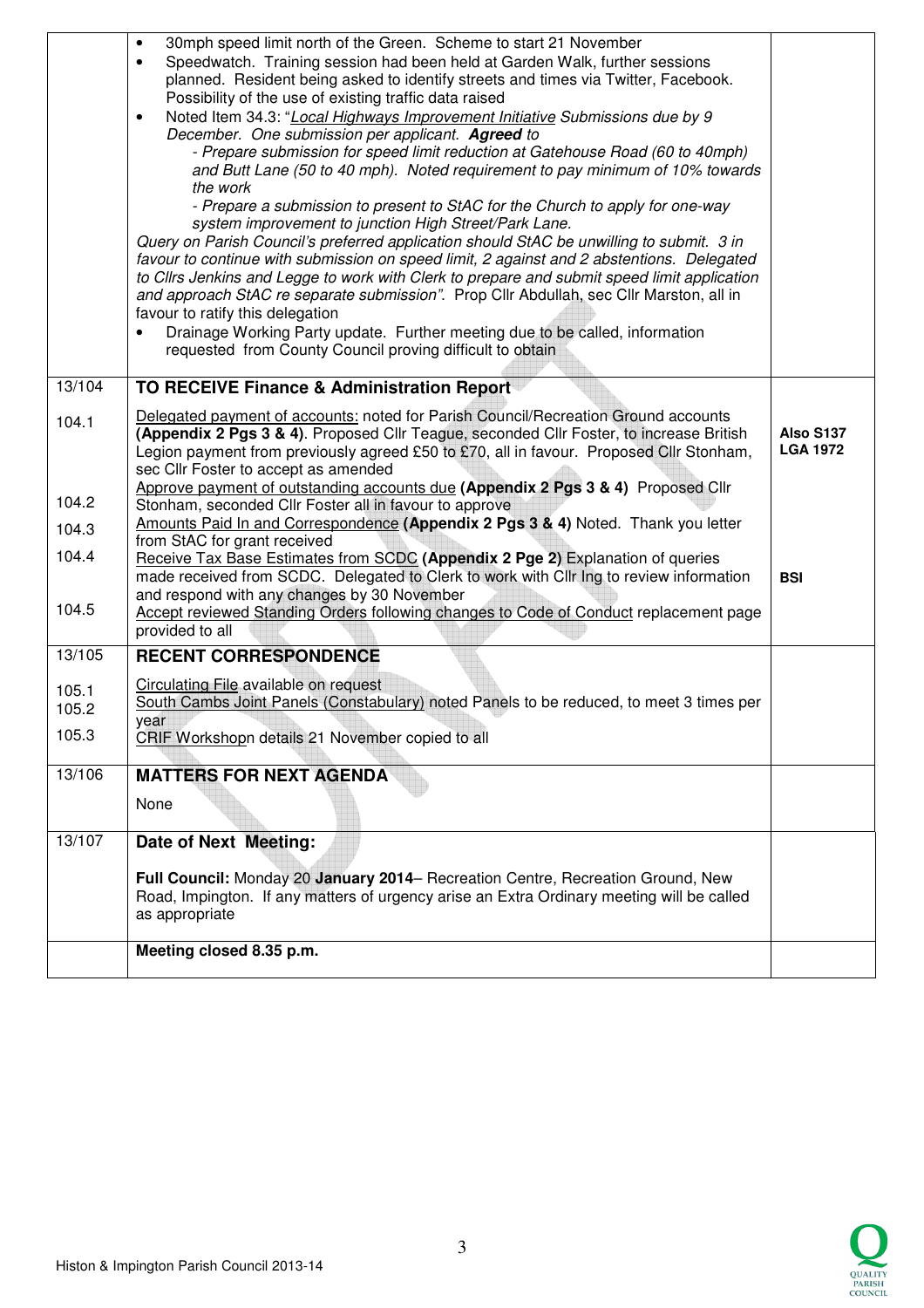### HISTON & IMPINGTON PARISH COUNCIL

#### FINANCE REPORT

| <b>REPORT TO:</b> | <b>Full Council</b>                   | $11th$ November 2013 |
|-------------------|---------------------------------------|----------------------|
| <b>AUTHOR/S:</b>  | Lynda Marsh, Office<br><b>Manager</b> |                      |

## **Purpose**

To list accounts paid by delegated approval, and approve payment of outstanding accounts. N.B. All accounts reported to Full Council only.

| $\circ$ | Accounts paid by delegated approval – to note only:                                               |           |
|---------|---------------------------------------------------------------------------------------------------|-----------|
|         | M7 Administration - wages, NI and Pension £9,586.81                                               | £9,586.81 |
|         | M7 Rec Groundsman expenses £25.53                                                                 | £25.53    |
|         | <b>Siemens</b> (DDR) copier rental $£176.85 + \text{vat } £35.37$                                 | £212.22   |
|         | Barclaycard (DDR) Retirement gift £62.50; Workwear £15.71; Stamps £42.00                          |           |
|         | Talk, Talk £26.99; Groupon training £15.00; Scaffold net £33.33                                   |           |
|         | Total £195.53 + vat £22.30                                                                        | £217.83   |
|         | <b>E-ON</b> feeder pillar £19.99 + vat £1.00                                                      | £20.99    |
|         | Cambridge Water Homefield Park £14.30                                                             | £14.30    |
|         | <b>PWLB</b> (DDR) 12New Road, pmt 7 of 20 £1,315.03                                               | £1,315.03 |
|         | <b>PWLB</b> (DDR) Office, pmt 16 of 50 £1,564.55                                                  | £1,564.55 |
|         |                                                                                                   |           |
| $\circ$ | Outstanding Accounts for approval:<br><b>Petty Cash N/R</b>                                       |           |
|         | Copy IT Solutions copier reading £46.42 + vat £9.28                                               | £55.70    |
|         | Tomlinson Groundcare long reach hedge cutter £360.00 + vat £72.00                                 | £432.00   |
|         | <b>Print-Out</b> stationery $£33.98 + \text{vat } £6.80$                                          | £40.78    |
|         | BT final bill, now on DDR to inc. broadband $£3.10 + \text{vat } £0.62$                           | £3.72     |
|         | Royal British Legion sec 137 £70.00                                                               | £70.00    |
|         | Roger Hovells office cleaning £40.00                                                              | £40.00    |
|         | <b>Cambridge Web Solutions</b> final 50% pmt for website $£250.00 + \text{vat } £50.00 + £300.00$ |           |
|         | Cambridge Water Burial Ground £18.74                                                              | £18.74    |
|         | L M Dewar Cleaning Services rec centre (October) £260.61                                          | £260.61   |
|         | <b>Fleet Line Markers Ltd</b> 'superwhite' line marker £202.46 + vat £40.49                       | £242.95   |
|         | <b>P A Collacott</b> replace faulty path light $\frac{2346.75}{7}$ + vat £69.35                   | £416.10   |
|         | N Unwin grass contractor (summer season at rec) £1,971.00                                         | £1,971.00 |
|         | London Fuel Ltd (Buckingham & Stanley) unleaded fuel $£26.15 +$ vat £5.23                         | £31.38    |
|         | <b>Rigby Taylor</b> Surrey loam $E654.40 + \text{vat }E130.88$                                    | £785.28   |
|         | Cambridge Water recreation ground £499.75                                                         | £499.75   |
|         | Pippa's Blinds replacement blinds rec centre £996.66 + vat £199.33                                | £1,196.00 |
|         | Colin Dunn hire of scarifier (tennis, bowls and cricket) £140.00                                  | £140.00   |

## **Additional Accounts for approval:**

| <b>Buchans</b> grasscutting – October $\frac{6881.95}{1000}$ + vat £176.39 | £1,058.34 |
|----------------------------------------------------------------------------|-----------|
| <b>SLCC</b> annual subs £184.00                                            | £184.00   |